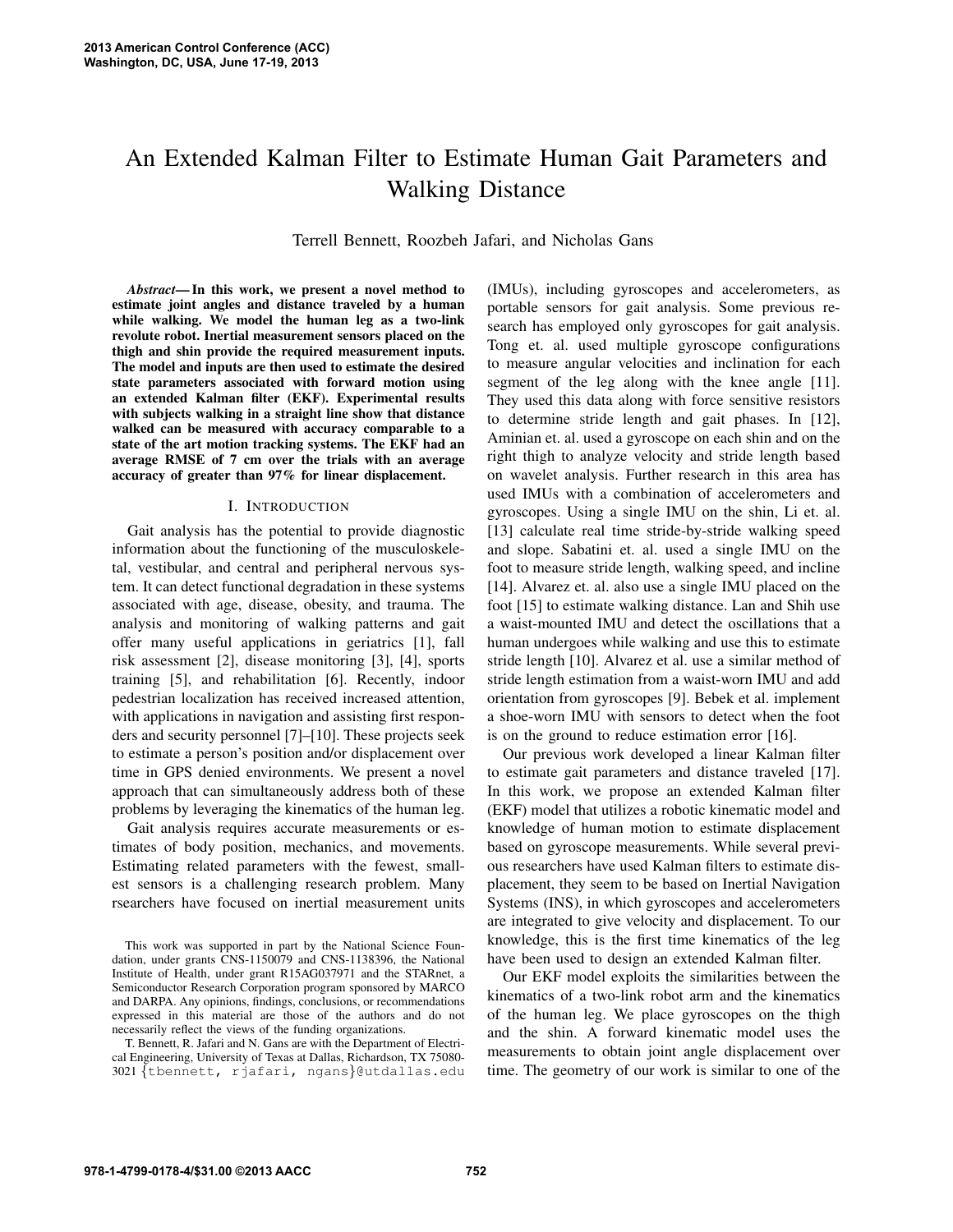configurations in [11] where a two segment model is considered using gyroscopes for turning and gait phase analysis. Our work uses the gyroscope measurements to inform an EKF model based on robot kinematics. We use this to estimate the linear distance traveled by a subject walking. The displacement estimates of the EKF correspond to the foot with respect to the hip, and the joint angles and angular velocities correspond to the hip and knee. To get the forward displacement, we estimate position based on cumulative displacement of the foot. This research is an important initial investigation as it could be extended towards accurate human positioning with wearable sensors. Compared to our previous development in [17], the nonlinear model allowed by the EKF has lead to increased accuracy. For foot displacement over an average walking distance of 3.55 meters, the new EKF has an average error of 6.89 cm versus 19.8 cm in the prior design, using the same input data.

The paper is arranged as follows. Section II discusses theory behind the kinematics considered and how it relates to human gait. Section III describes the basics of the EKF and the state space model for our discussion. Section IV gives the details on the experimental set up and Section V gives an analysis of the results obtained.

#### II. KINEMATICS OF THE HUMAN LEG

In order to design an effective EKF, we need a model of the human leg. A kinematic model helps us to relate the angles and positions of individual limbs and the actual forward displacement of the body. The primary joints in the human leg used for locomotion (as opposed to balance) while walking are the hip and the knee. During straight line walking, hip and knee flexion and extension occur while keeping both the shin and thigh in a single plane which is approximately parallel to the direction of motion.

## *A. Forward Kinematics*

To establish the forward kinematics, we model the human leg as a two-link revolute robot. In taking a single step forward, the human leg is similar to a two-link robot manipulator with the hip and knee as two joints. We assign three-dimensional Cartesian reference frames to each joint, as seen in Fig. 1. Frames  $F_0$ ,  $F_1$  and  $F_2$  are assigned to the hip, knee and foot, respectively. Frame  $F_0$  is oriented such that the *x*-axis is in the direction of motion, the *y*-axis is up, and the *z*-axis is out from the hip to the right. The subsequent frames are chosen as per Denavit-Hartenberg (D-H) convention [18]. Homogeneous transformation matrices are used to map the coordinates of a point in one frame into another frame.



Fig. 1. Kinematics in human leg

The homogeneous transformation matrices between the frames are given by

$$
T_1^0 = \begin{bmatrix} \cos(\theta_1) & -\sin(\theta_1) & 0 & a_1 \cos(\theta_1) \\ \sin(\theta_1) & \cos(\theta_1) & 0 & a_1 \sin(\theta_1) \\ 0 & 0 & 1 & 0 \\ 0 & 0 & 0 & 1 \end{bmatrix}
$$
 (1)  

$$
T_2^1 = \begin{bmatrix} \cos(\theta_2) & -\sin(\theta_2) & 0 & a_2 \cos(\theta_2) \\ \sin(\theta_2) & \cos(\theta_2) & 0 & a_2 \sin(\theta_2) \\ 0 & 0 & 1 & 0 \\ 0 & 0 & 0 & 1 \end{bmatrix}
$$
 (2)

where (1) maps  $F_0$  to  $F_1$  while (2) maps  $F_1$  to  $F_2$ . The scalars  $a_1$  and  $a_2$  are the limb lengths of the human under consideration. Length  $a_1$  corresponds to the length between the hip and the knee while  $a_2$  corresponds to teh length between the knee and the heel of the foot.  $\theta_1$  and  $\theta_2$  are the relative joint angles as seen in Fig. 1. The transformation between  $F_0$  and  $F_2$  is obtained by multiplying the transformations above and is seen in (3). The first and second rows of the fourth column in (3) represent the equations for the *x* and *y* displacement of the foot relative to the hip frame.

#### III. EXTENDED KALMAN FILTER MODEL

In this section, we present the state space model and EKF model considered in our system. The state vector is

$$
x = [x, y, \theta_1, \omega_1, \theta_2, \omega_2, \beta_1, \beta_2]^T
$$
 (4)

where *x* and *y* correspond to the horizontal and vertical position of the heel of the foot (i.e. the origin of  $F_2$ ) relative to the origin of the hip frame  $F_0$ .  $\theta_1$  is the angle of the thigh relative to the hip frame and  $\omega_1$  is the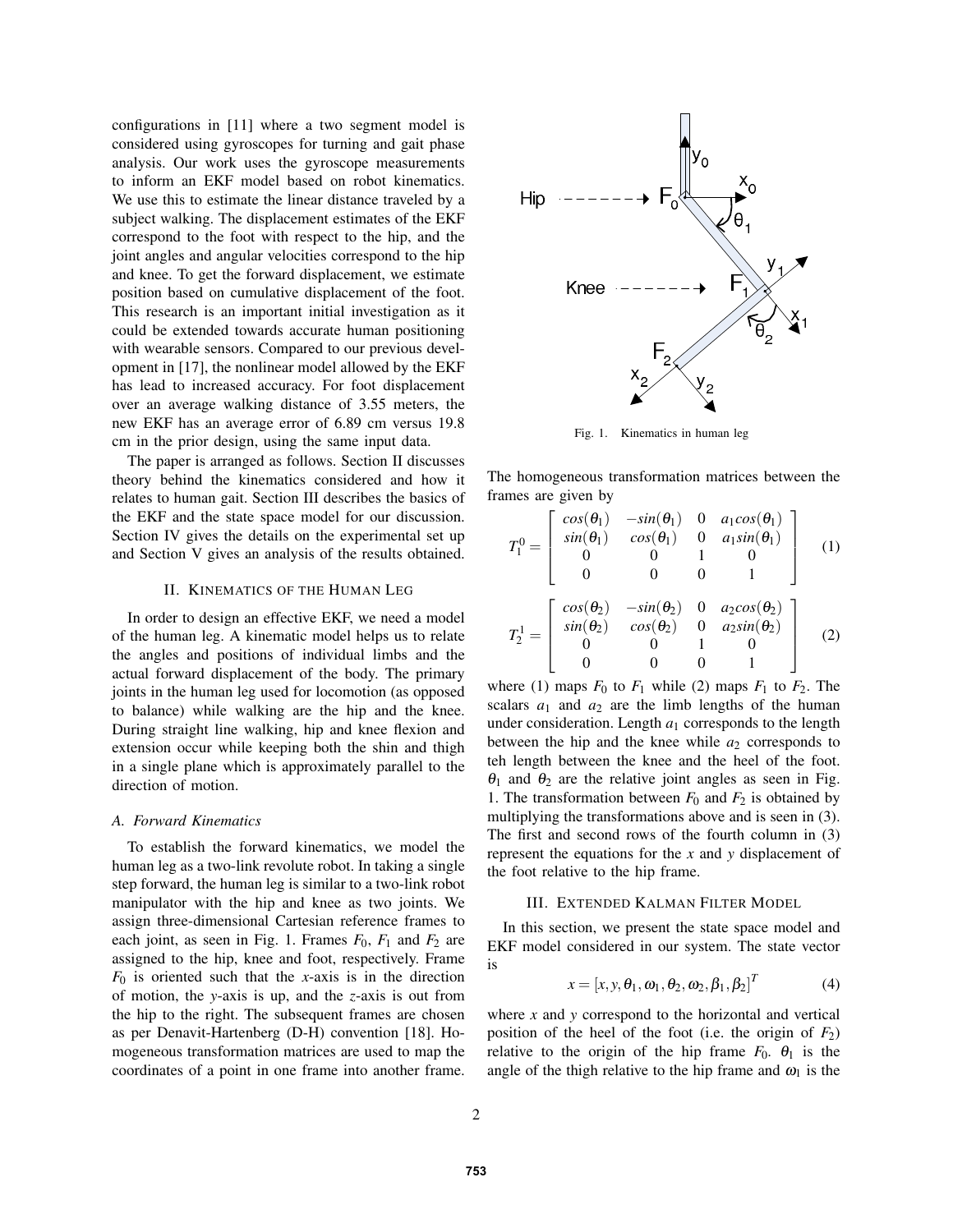$$
T_2^0 = T_1^0 T_2^1 = \begin{bmatrix} \cos(\theta_1 + \theta_2) & -\sin(\theta_1 + \theta_2) & 0 & a_1 \cos(\theta_1) + a_2 \cos(\theta_1 + \theta_2) \\ \sin(\theta_1 + \theta_2) & \cos(\theta_1 + \theta_2) & 0 & a_1 \sin(\theta_1) + a_2 \sin(\theta_1 + \theta_2) \\ 0 & 0 & 1 & 0 \\ 0 & 0 & 0 & 1 \end{bmatrix} . \tag{3}
$$

corresponding angular velocity.  $\theta_2$  and  $\omega_2$  are the angle and corresponding angular velocity between the shin and the thigh.  $\beta_1$  and  $\beta_2$  are the biases from thigh gyroscope and shin gyroscope respectively and are assumed to be constant or very slowly time varying. From (3), the derivative of (4) is

$$
\dot{x} = f(x) = \begin{bmatrix} -a_1 \sin(\theta_1)\dot{\theta}_1 - a_2 \sin(\theta_1 + \theta_2)(\dot{\theta}_1 + \dot{\theta}_2) \\ a_1 \cos(\theta_1)\dot{\theta}_1 + a_2 \cos(\theta_1 + \theta_2)(\dot{\theta}_1 + \dot{\theta}_2) \\ \omega_1 \\ 0 \\ 0 \\ 0 \\ 0 \end{bmatrix}
$$
\n
$$
\dot{x} = f(x) = \begin{bmatrix} -a_1 \sin(\theta_1)\dot{\theta}_1 - a_2 \sin(\theta_1 + \theta_2)(\dot{\theta}_1 + \dot{\theta}_2) \\ \omega_1 \\ 0 \\ 0 \\ 0 \end{bmatrix}
$$
\n(5)

This is rewritten as  $\dot{x} = Fx$  where

$$
F = \begin{bmatrix} 0 & 0 & 0 & A & 0 & B & 0 & 0 \\ 0 & 0 & 0 & C & 0 & D & 0 & 0 \\ 0 & 0 & 0 & 1 & 0 & 0 & 0 & 0 \\ 0 & 0 & 0 & 0 & 0 & 0 & 0 & 0 \\ 0 & 0 & 0 & 0 & 0 & 1 & 0 & 0 \\ 0 & 0 & 0 & 0 & 0 & 0 & 0 & 0 \\ 0 & 0 & 0 & 0 & 0 & 0 & 0 & 0 \\ 0 & 0 & 0 & 0 & 0 & 0 & 0 & 0 \end{bmatrix}
$$
  
\n
$$
A = -a_1 sin(\theta_1) - a_2 sin(\theta_1 + \theta_2)
$$
  
\n
$$
B = -a_2 sin(\theta_1 + \theta_2)
$$
  
\n
$$
C = -a_1 sin(\theta_1) + a_2 sin(\theta_1 + \theta_2)
$$
  
\n
$$
D = a_2 cos(\theta_1 + \theta_2)
$$
 (6)

The sensors are gyroscopes on the thigh and shin and measure the angular velocities of the two links. The measurement vector is given by

$$
y = [s_1, s_2]^T = [\omega_1 + \beta_1, \omega_1 + \omega_2 + \beta_2]^T
$$

where  $s_1$  reflects the fact that the thigh angular velocity measurement includes the thigh rotation and the gyro 1 bias. Similarly, the shin angular velocity measurement, *s*2, is a combination of shin rotation, thigh rotation, and the bias of gyro 2, as the shin is connected to the thigh.

The state equations are continuous, but we implement a discrete time EKF. Furthermore, trigonometric terms require linearization of the state equations at each iteration. Following the procedure in [19], we approximate the discrete time matrix as

$$
\Phi_k \approx I + FT_S \tag{7}
$$

where  $T<sub>S</sub>$  is the length of each step. This leads to a discrete time state space system as in [20]

$$
x_{k+1} = \Phi_k x_k + w_k \tag{8}
$$

$$
y_k = Hx_k + v_k \tag{9}
$$

where  $k \in \mathbb{N}$  is the discrete time index,  $x_k \in \mathbb{R}^8$  is the state vector at the time instant  $k, y_k \in \mathbb{R}^2$  is the measurement vector.  $H \in \mathbb{R}^{2 \times 8}$  is the matrix that relates the states to the measurements and is given by

$$
H = \left[ \begin{array}{cccccc} 0 & 0 & 0 & 1 & 0 & 0 & 1 & 0 \\ 0 & 0 & 0 & 1 & 0 & 1 & 0 & 1 \end{array} \right].
$$

The terms  $w_k$  and  $v_k$  are white, zero-mean Gaussian noise processes with covariance matrices  $Q \in \mathbb{R}^{8 \times 8}$  and  $R \in \mathbb{R}^{\bar{2} \times 2}$ , given by

$$
Q = \begin{bmatrix} \sigma_{xy} & 0 & 0 & 0 & 0 & 0 & 0 & 0 \\ 0 & \sigma_{xy} & 0 & 0 & 0 & 0 & 0 & 0 \\ 0 & 0 & \frac{\sigma_{\theta}^3}{3} & \frac{\sigma_{\theta}^2}{2} & 0 & 0 & 0 & 0 \\ 0 & 0 & \frac{\sigma_{\theta}^2}{2} & \sigma_{\theta} & 0 & 0 & 0 & 0 \\ 0 & 0 & 0 & 0 & \frac{\sigma_{\theta}^3}{3} & \frac{\sigma_{\theta}^2}{2} & 0 & 0 \\ 0 & 0 & 0 & 0 & \frac{\sigma_{\theta}^2}{2} & \sigma_{\theta} & 0 & 0 \\ 0 & 0 & 0 & 0 & \frac{\sigma_{\theta}^2}{2} & \sigma_{\theta} & 0 & 0 \\ 0 & 0 & 0 & 0 & 0 & 0 & \sigma_{\beta} & 0 \\ 0 & 0 & 0 & 0 & 0 & 0 & 0 & \sigma_{\beta} \end{bmatrix}
$$

$$
R = \begin{bmatrix} \sigma_1 & 0 \\ \sigma_2 & 0 \end{bmatrix}.
$$

The process noise matrix *Q* is constant with a blockdiagonal structure. We model the process noise on the *x*, *y*, and  $\beta_i$  variables as independent, and the blocks for the  $\theta_i$ ,  $\omega_i$ ,  $i \in 1,2$  terms reflect a random walk process. The <sup>σ</sup>*xy*, <sup>σ</sup><sup>θ</sup> ,and <sup>σ</sup><sup>β</sup> terms in *Q* are determined by tuning for best performance. The elements of *R* are constant and determined by taking the sample standard deviation of the measurement data during an initialization stage when the subject is not in motion.

The EKF assumes that the state at the current time index evolves from the state from previous time index in a Markov process. The expected value of the state is derived from (8), providing the prediction stage of the EKF. It should also be noted that the state transition matrix must be updated at each time index. The equations corresponding to the prediction stage are given as

$$
x_{k+1|k}^- = \Phi_k x_{k-1} \tag{10}
$$

$$
P_k^- = \Phi_k P_{k-1} \Phi_k^T + Q \qquad (11)
$$

3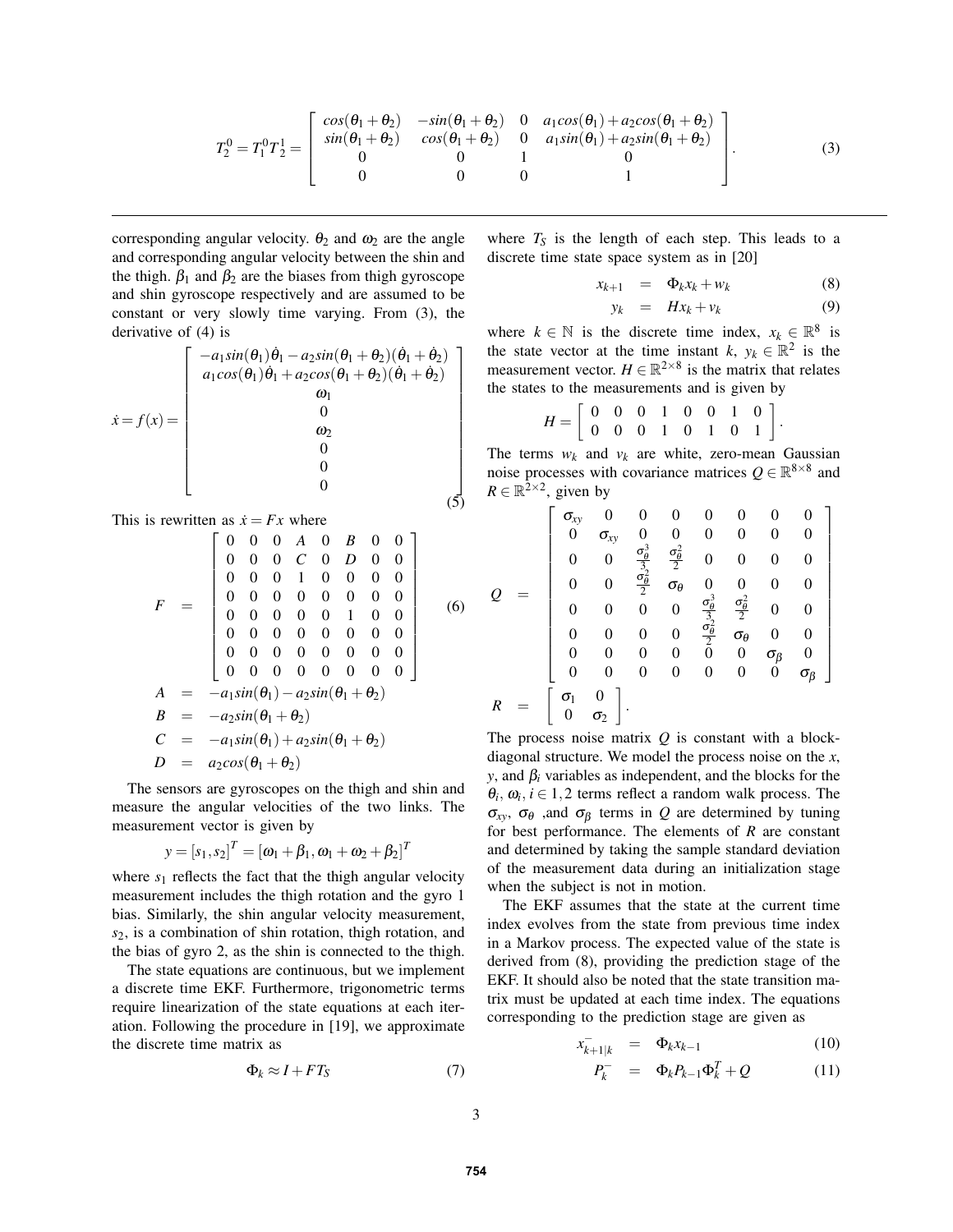| $\boldsymbol{x}$ | Position of the shin sensor along x-axis of the hip frame     |
|------------------|---------------------------------------------------------------|
| $\mathbf{v}$     | Position of the shin sensor along y-axis of the hip frame     |
| $\theta_1$       | Aangle between the $x$ -axes of thigh frame and the hip frame |
| $\omega_1$       | Angular velocity of the thigh sensor                          |
| $\theta_2$       | Angle between the $x$ -axes of shin frame and the thigh frame |
| $\omega_2$       | Angular velocity of the shin sensor                           |
| $\beta_1$        | Gyroscope bias for gyroscope 1                                |
| $B_2$            | Gyroscope bias for gyroscope 2                                |

TABLE I DEFINITION OF STATE VARIABLES

where  $P_k$  is the estimate of the error covariance matrix at time *k*. After the prediction, the estimates are updated using the measurement. The equations involved in the update stage are

$$
K_k = P_k^- H^T (H P_k^- H^T + R)^{-1} \tag{12}
$$

$$
x_k = x_k^- + K_k(y_k - Hx_k^-)
$$
 (13)

$$
P_k = (I - K_k H) P_k^- \tag{14}
$$

where  $K_k$  is called the Kalman gain. Note that  $K_k$ weights the effects of the measurements as a function of the sensor noise and estimation error covariance matrices.

# IV. IMPLEMENTATION

# *A. Sensors and Signal Processing*

The sensors are Telos motes with custom-designed sensor boards [21]. Each sensor consists of a 3-axis accelerometer (LIS3LV02DQ) and an integrated dualaxis gyroscope (IDG-300). The gyros have a a full scale range of  $\pm 500^\circ/sec$  and a sensitivity of  $2mV/\textdegree/sec$ . The sensors collect the data and transfer it wirelessly to a base station PC at 50*Hz*. Matlab is used to read and analyze the data. A median filter, over a window of 5 samples, is applied on the data to account for packet losses. While both the gyro and accelerometer data were collected, only the gyro data is used for this work.

### *B. Experimental Setup*

For the experiment, two sensors are placed on the right leg of the subject. Sensor 1 is placed on the thigh and sensor 2 was placed on the shin . The sensors are placed on the front of the leg and aligned vertically as shown in Figure 2, and they are oriented to collect the angular velocities of the upper and lower leg. A third sensor was placed on the hip. Reflective markers were placed on the sensors to allow motion tracking using a Vicon system.

## V. ANALYSIS AND RESULTS

Each trial begins and ends with the subject standing with feet parallel. This leads to initial state estimates



Fig. 2. Sensor Placement



Fig. 3. Estimate of the angle between hip and thigh  $(\theta_1)$ .

 $x = 0$  m,  $y = 0$  m,  $\theta_1 = -\frac{\pi}{2}$  radians,  $\theta_2 = 0$  radians,  $\omega_1 =$  $0 \frac{rad}{sec}$ ,  $\omega_2 = 0 \frac{rad}{sec}$ ,  $\beta_1 = \mu_1 \frac{rad}{sec}$ , and  $\beta_2 = \mu_2 \frac{rad}{sec}$ , where  $\mu_1$  and  $\mu_2$  are the average values of the thigh and shin gyroscopes respectively collected during initialization when the subject is not moving. The subjects walked between 3 and 4 meters with an average distance of 3.55 meters. Angular velocities are collected from the two sensors as the subjects walk in a straight line. As described in Section III, the measurement vector consists of angular velocities from the two gyroscopes.

In these trials, the hip and foot start and end aligned vertically. Therefore, we can assume the displacement of the hip is equivalent to that of the foot at the end of each trial. In the 2-link kinematic model, the origin frame, *F*0*,* is assumed stationary. For the human leg, this would mean the hip does not move when the person walks. Additionally, the 2-link model only factors in distance to the heel of the foot. The distance gained by the ball of the foot pushing off, and the rear knee bending is not included in the current model. We acknowledge these errors in our model, which are a sacrifice for simplicity of the model.

To assess the performance of the system, the subject's motion was also captured using an 8-camera Vicon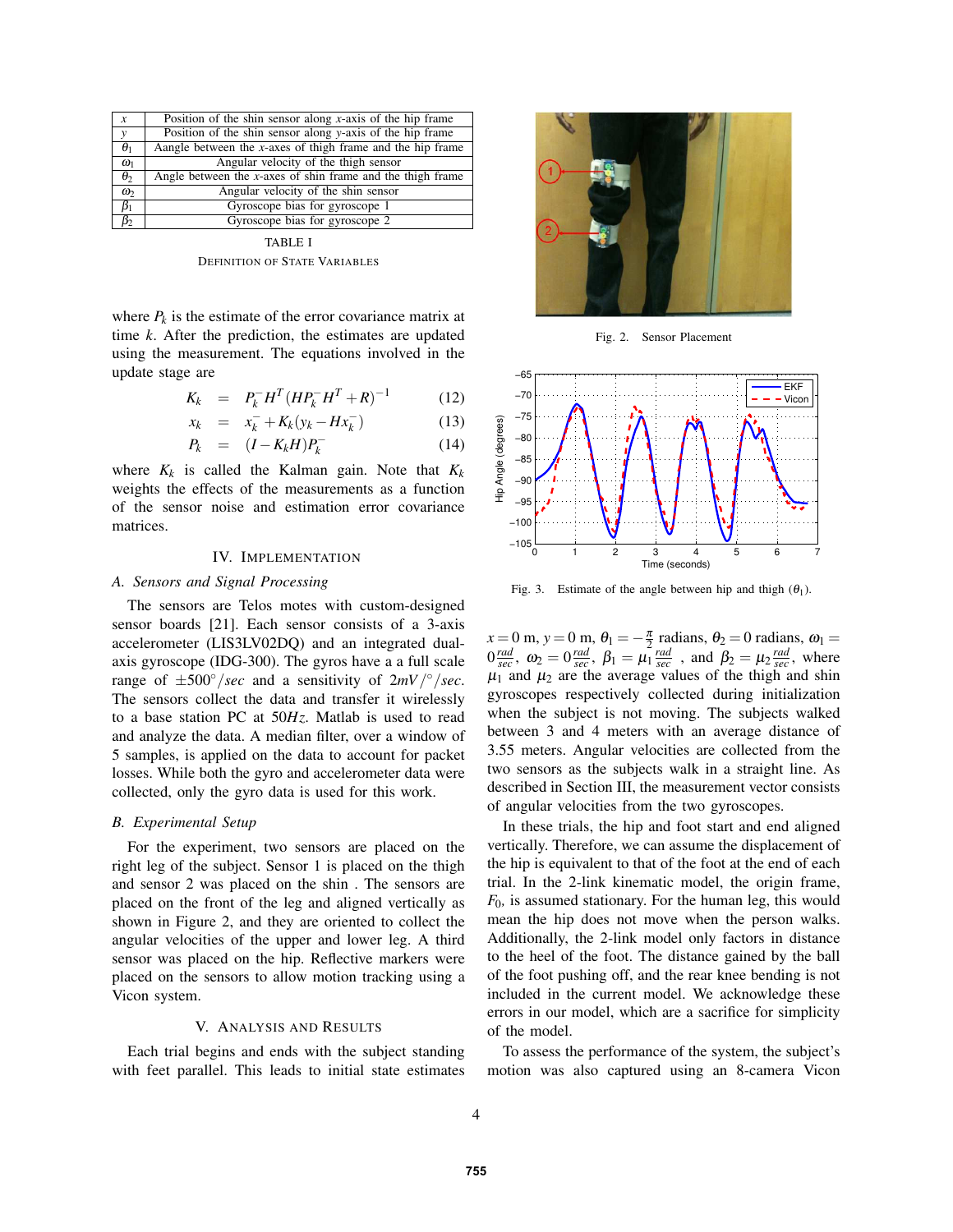

Fig. 4. Estimate of the angle between thigh and shin  $(\theta_2)$ .



Fig. 5. Estimate of x displacement of foot relative to the hip.



Fig. 6. Estimate of y displacement of the foot relative to the hip

system and Vicon Nexus software (Vicon, Oxford, UK). The results using the proposed EKF and sensors are shown for one of the experiments and compared against the data collected from the Vicon system. Vicon systems are accurate within 1 millimeter and are considered one of the most accurate motion measurement systems. Figure 3 shows the estimate of the EKF vs the Vicon data for  $\theta_1$ , the angle between the hip and thigh. The EKF estimate tracks well during forward motion of the leg (i.e. increasing angle) and the back swing phase of motion. Fig. 4 shows the the EKF estimate vs. the Vicon data for  $\theta_2$ , the angle between the thigh and the shin. This angle has some ringing which occurs around 0 degrees and doesn't track as well on the positive angles when compared to the Vicon data. The estimate also overshoots slightly at the negative extrema. This may be due to the foot pushing off of the ground at this time and the body moving forward. These motions won't necessarily change the angle of the leg, but can add additional angular velocity to the sensors. Even with the differences discussed, the angles track well in time and magnitude in relation to the Vicon Data. Figures 5 and 6 show the estimates of the horizontal and vertical displacement of the foot relative to the hip.

To determine the distance covered during the walk, we accumulate all positive displacement in the x-axis of the foot frame. To estimate the additional distance from the foot and other model limitations, the vertical displacement estimate in the y-axis is accumulated and added to the x-axis displacement. Figure 7 compares the displacement estimate of the EKF and the Vicon displacement measurement. The results of the proposed sensors and EKF are very similar to the Vicon data. Our displacement estimate has longer plateaus due to our method of accumulation. The Vicon data is smoother because it is measuring the location of the sensor on the shin, which is stationary for less time than the foot when walking. Considering these differences, the average RMSE over the entire distance walked for all trials averaged 7.00 cm. The EKF distance estimate was, on average, within 3% of the Vicon measurement for linear displacement over all trials. Table II shows the average results for the trials.

The distance estimate had an average error of 6.89 cm where the subjects covered a total distance of 3.55 m on an average. We can see that the EKF estimates are accurate for determining walking distances.

## VI. CONCLUSION

In this work, we modeled the human leg as a twolink robot with an extended Kalman filter and exploited the kinematics to estimate linear distance walked. The